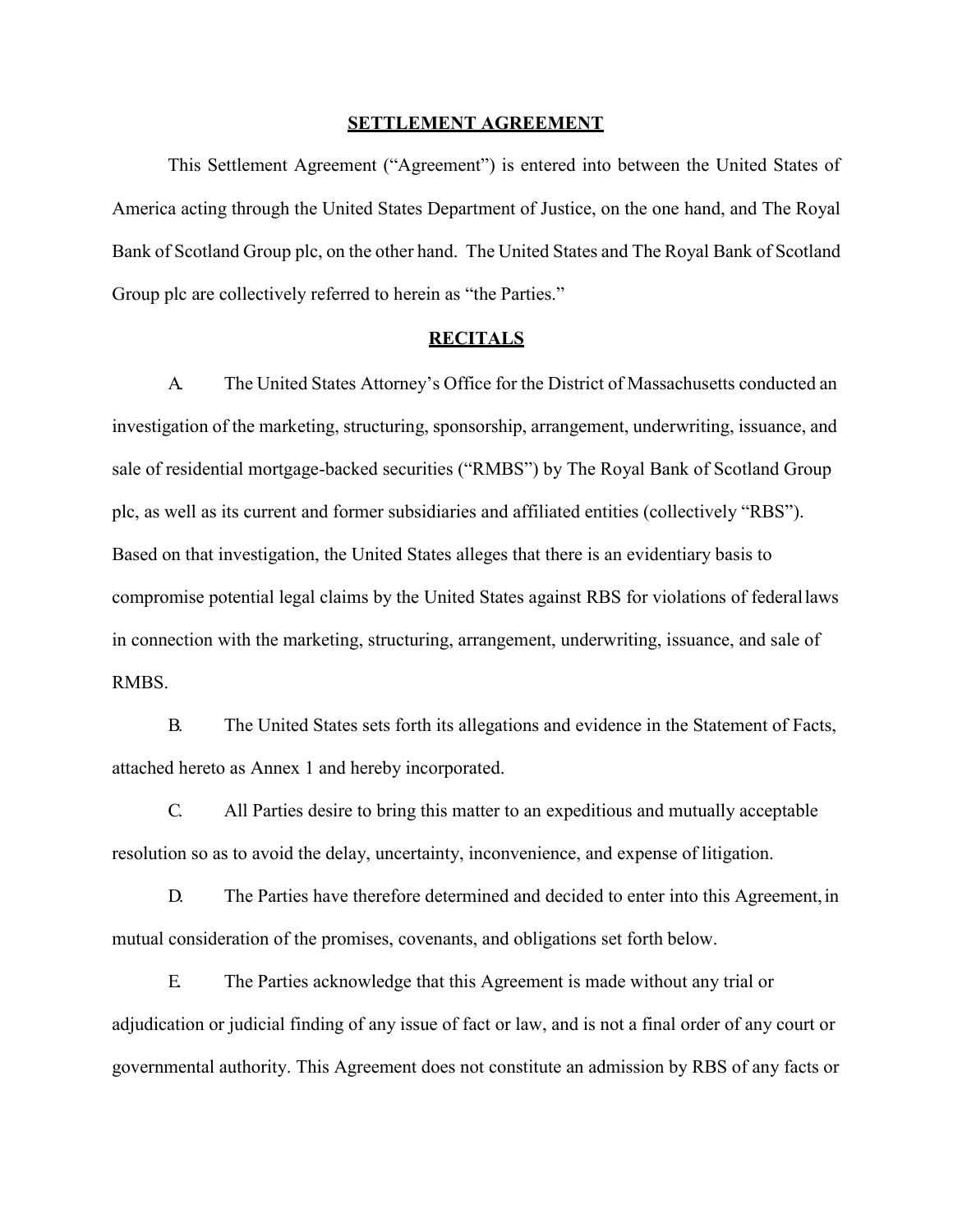or action alleged in Annex 1. RBS disputes the contentions of the United States set forth in liability or wrongdoing, including, but not limited to, any liability or wrongdoing with respect to any allegations that were or could have been raised. This Agreement also does not constitute a concession by the United States that its potential claims would not be well-founded, and nothing in this Agreement should be construed as, or deemed to constitute, approval, sanction, or authorization by the United States of any of RBS's actions or business practices, or of any event Annex 1.

## **TERMS AND CONDITIONS**

1. **Payment.** RBS agrees to pay the amount of \$4.9 billion dollars (USD \$4,900,000,000) (hereafter the "Settlement Amount") to resolve the potential claims in connection with the Covered Conduct, as defined in Paragraph 2 below.

a. Within thirty (30) calendar days of receiving written payment processing instructions from the United States Attorney's Office, RBS shall pay the entire Settlement Amount by electronic funds transfer to the United States.

 ("FIRREA"), 12 U.S.C. § 1833a. b. The entirety of the Settlement Amount is a civil monetary penalty recovered pursuant to the Financial Institutions Reform, Recovery, and Enforcement Act of 1989

 or issuance prior to January 1, 2009 by RBS of the RMBS identified in Annex 2, attached and 2. **Covered Conduct.** "Covered Conduct" as used herein is defined as the creation, pooling, structuring, sponsorship, arranging, formation, packaging, marketing, underwriting, sale, hereby incorporated. Covered Conduct includes representations, disclosures, or non-disclosures to RMBS investors and ratings agencies made in connection with the activities set forth above, where the representation, disclosure, or non-disclosure involves information about or obtained during the process of originating, acquiring, securitizing, underwriting, or servicing residential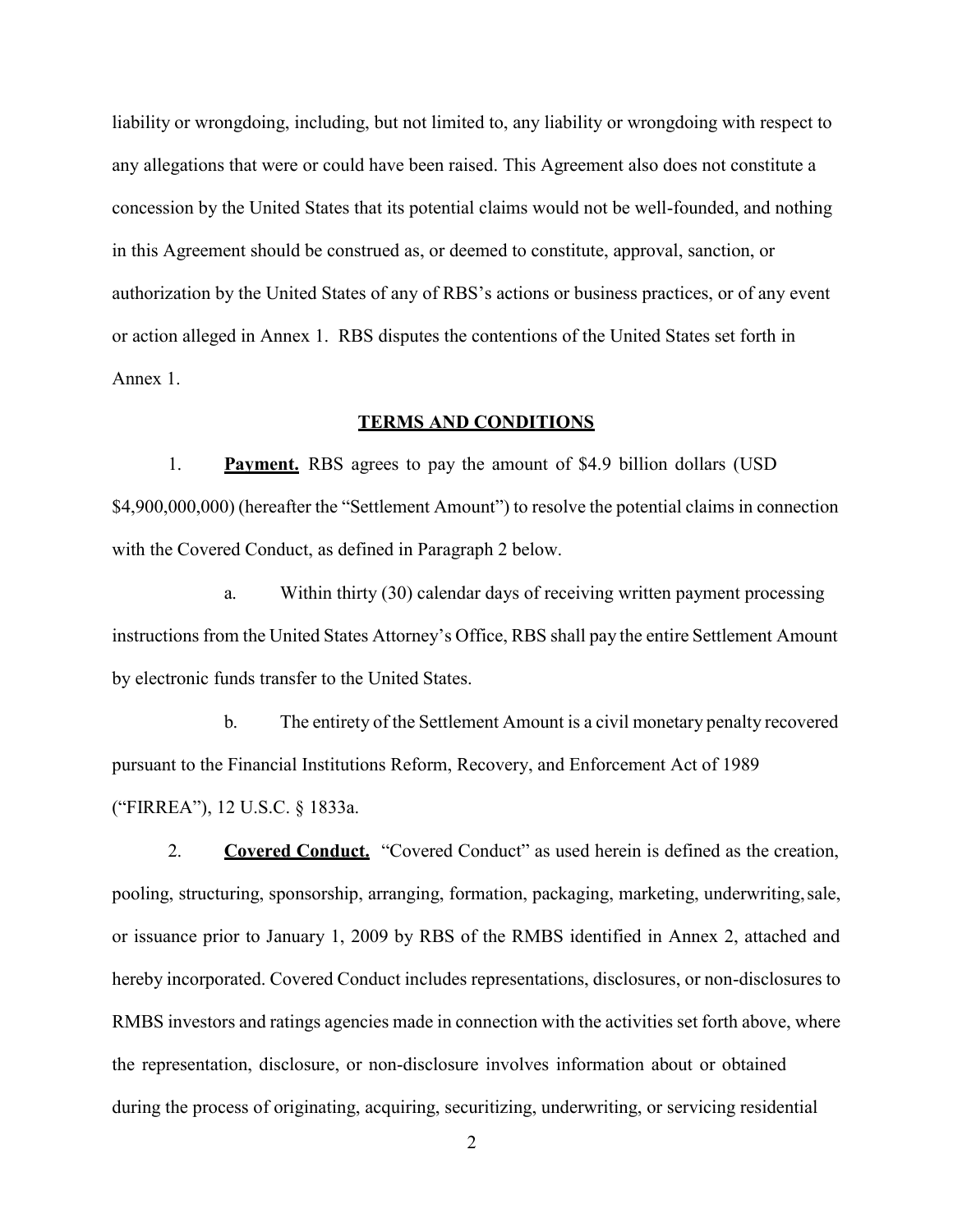or non-disclosures to investors and ratings agencies in the RMBS listed in Annex 2 about the investors and rating agencies in the RMBS listed in Annex 2 and rating agencies about servicing, or non-disclosures made in connection with collateralized debt obligations, other derivative mortgage loans included in the RMBS identified in Annex 2. Covered Conduct does not include: (i) conduct relating to the origination of residential mortgages, except representations, disclosures, origination of, or about information obtained in the course of originating, such loans; (ii) the servicing of residential mortgage loans, except representations, disclosures, or non-disclosures to or information obtained in the course of servicing, such loans; or (iii) representations, disclosures, securities, or the trading of RMBS, except to the extent that the representations, disclosures, or non-disclosures are related to the offering materials for the underlying RMBS listed in Annex 2.

3. **Releases by the United States.** Subject to the exceptions set forth in Paragraph 4 ("Excluded Claims"), in consideration for and conditioned upon RBS's full and timely payment of the Settlement Amount, and in further consideration for and conditioned upon the Cooperation described in Paragraph 7 ("Cooperation"), the United States fully and finally releases RBS, each of its current and former parents, subsidiaries and affiliated entities, and each of their respective successors and assigns (collectively, the "Released Entities"), from all civil claims that could have been asserted by the United States, as well as any other civil claim the United States has against the Released Entities for the Covered Conduct, where such civil claim arises under:

a. FIRREA, 12 U.S.C. § 1833a;

b. The False Claims Act, 31 U.S.C. §§ 3729, *et seq.*;

c. The Program Fraud Civil Remedies Act, 31 U.S.C. §§ 3801, *et seq.*;

d. The Racketeer Influenced and Corrupt Organizations Act, 18 U.S.C. §§ 1961, *et seq.*;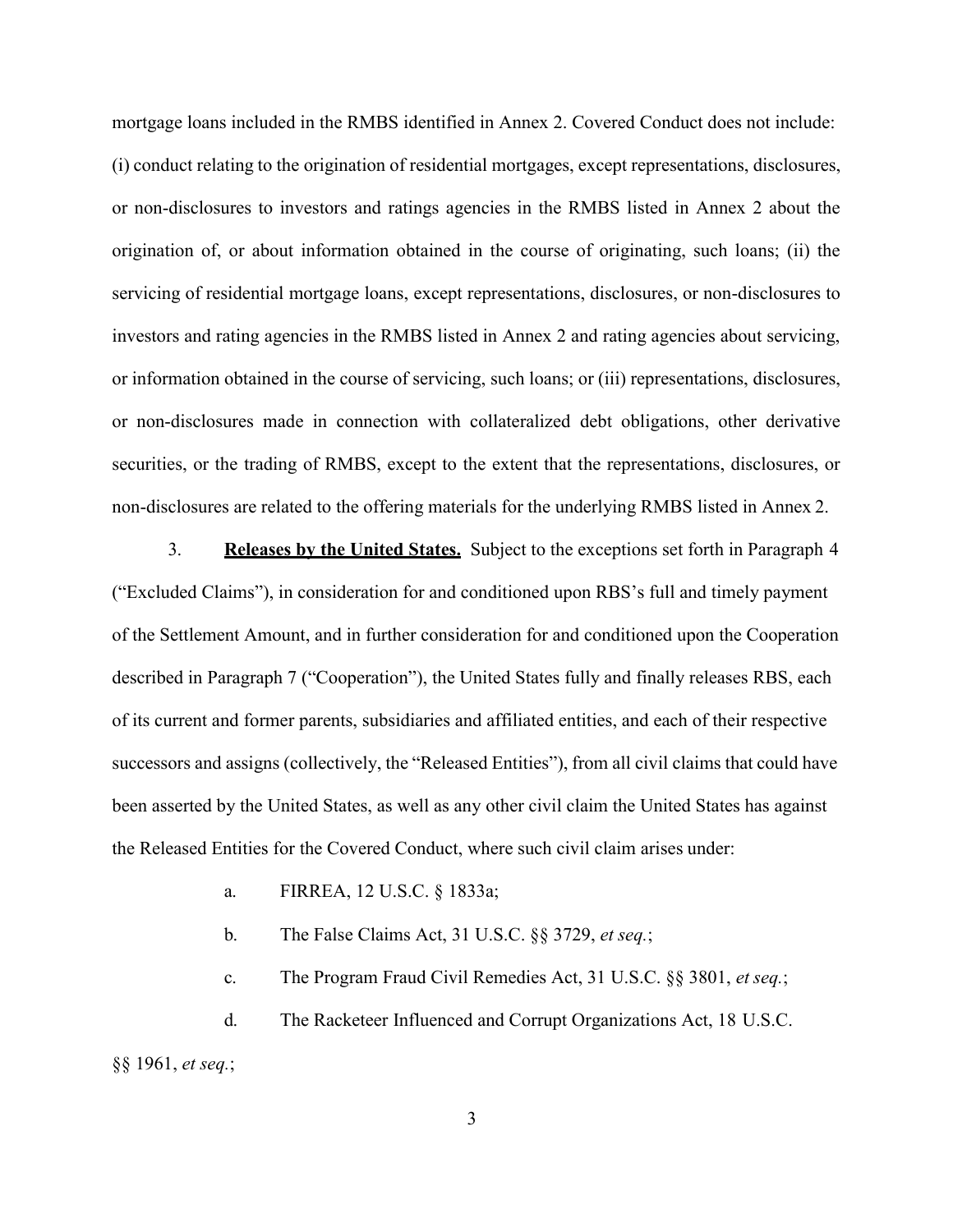e. The Injunctions Against Fraud Act, 18 U.S.C. § 1345;

f. Common law theories of negligence, gross negligence, payment by mistake, unjust enrichment, money had and received, breach of fiduciary duty, breach of contract, misrepresentation, deceit, fraud, and aiding and abetting any of the foregoing; and

g. Any other claim that the Civil Division of the Department of Justice has actual and present authority to assert and compromise pursuant to 28 CFR § 0.45(d).

 4. **Reservations by the United States (Excluded Claims).** Notwithstanding the Releases in Paragraphs 3, or any other term(s) of this Agreement, the following claims are specifically reserved and not released by this Agreement:

a. Any criminal liability;

b. Any liability of an entity other than the Released Entities;

c. Any liability of any individual;

d. Any liability arising under Title 26 of the United States Code (the Internal Revenue Code);

e. Any administrative liability, including the suspension and debarment rights of any federal agency, establishment, instrumentality, or corporation; and

f. Any liability based upon obligations created by this Agreement.

g. Any conduct other than the Covered Conduct.

5. **Clarification of Excluded Claims.** For the avoidance of doubt, nothing in this Agreement shall be construed as suggesting that the United States Department of Justice has the authority to release, or by this Agreement is releasing:

a. Any private right of action that entities other than the United States may have against the Released Entities, regardless whether such claims have been asserted or not; or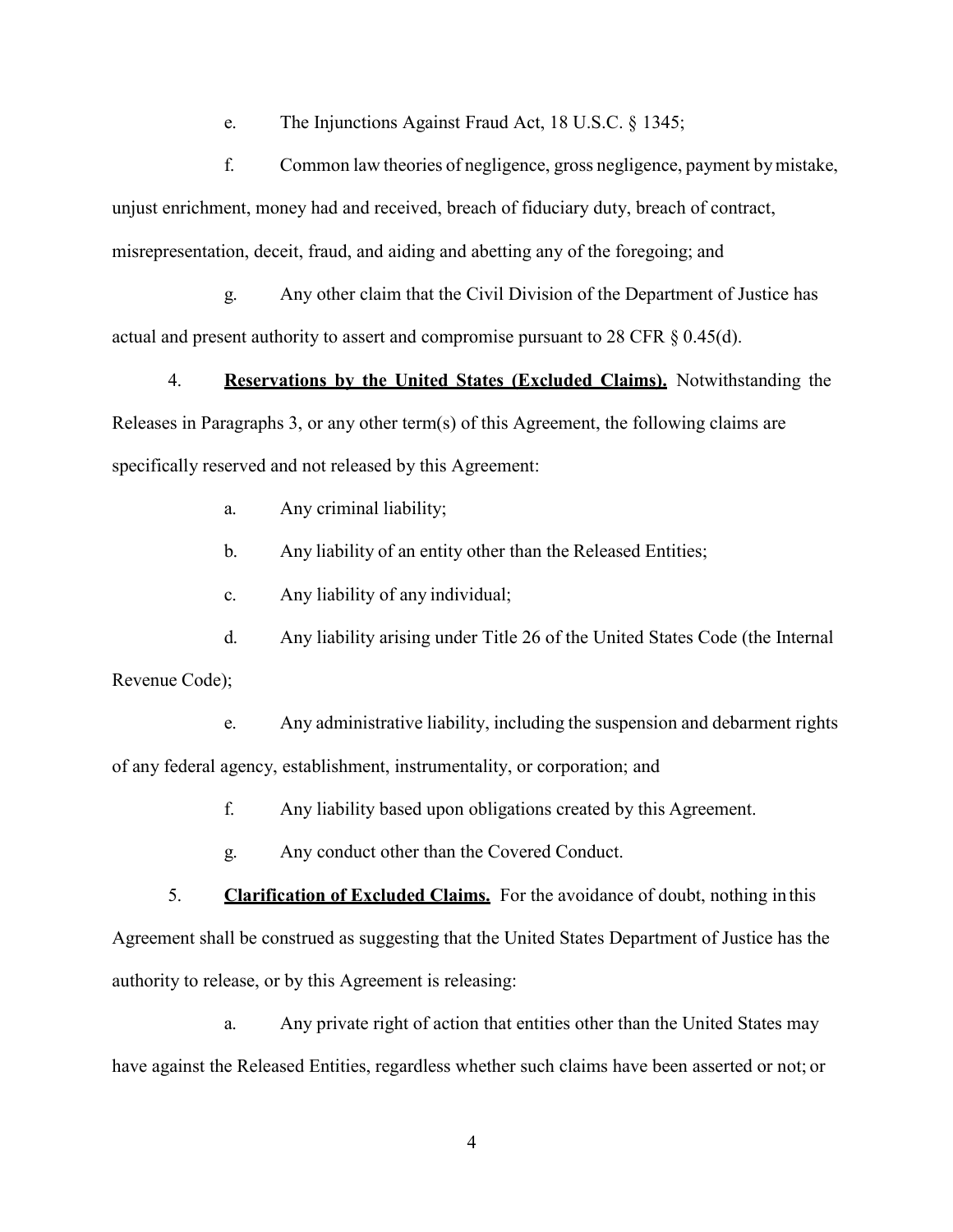b. Any liability to or claims of the Federal Deposit Insurance Corporation (including in its capacity as a corporation, receiver, or conservator) (the "FDIC"), the National Credit Union Administration (in its capacity as a corporation, receiver, or conservator), the Federal Housing Finance Agency, any of the Federal Home Loan Banks (the "FHLB"), the Federal Reserve Board and its member institutions, the Consumer Financial Protection Bureau, the Securities and Exchange Commission, the Department of Housing and Urban Development/Federal Housing Administration, the Department of Veterans Affairs, or the Federal Trade Commission.

### **6. Releases and Waivers by RBS.**

a. The Released Entities hereby irrevocably release the United States, its agencies, establishments, and instrumentalities, together with their respective officers, officials, agents, employees, and servants, from any and all claims (including claims for attorney's fees, costs, and expenses of every kind), however denominated, that the Released Entities have asserted, could have asserted, or may assert in the future against the United States, its agencies, establishments, instrumentalities, officers, officials, agents, employees, and servants, related to the Covered Conduct or the investigation thereof.

b. The Released Entities hereby irrevocably waive, and agree not to assert, any rights that they otherwise may have to seek any form of indemnification, reimbursement, or contribution from the FDIC in any capacity, including in its corporate capacity and its receiver and conservator capacities, for any payment that is a portion of the Settlement Amount.

c. The Released Entities hereby irrevocably waive and agree not to assert any defenses that they may have to any criminal prosecution or administrative action relating to the Covered Conduct as to which the defense is based in whole or in part on a contention that, under the Double Jeopardy Clause in the Fifth Amendment of the United States Constitution, or under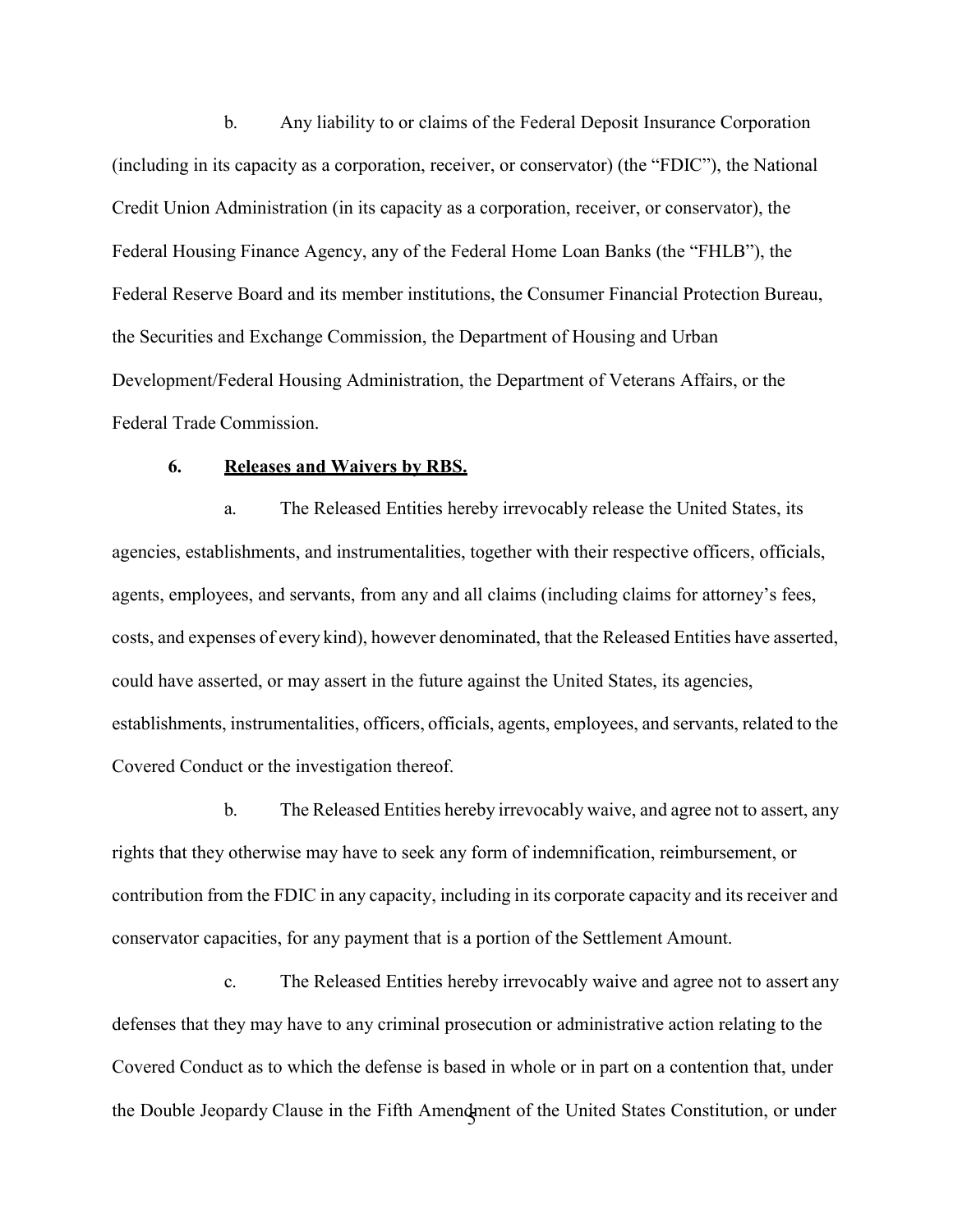Agreement bars a remedy sought in such criminal prosecution or administrative action. the Excessive Fines Clause in the Eighth Amendment of the United States Constitution, this

d. The Released Entities hereby agree to separately determine and account for all Unallowable Costs for government contracting purposes, and not to charge any Unallowable Costs, directly or indirectly, to any contract that any of them may have with the United States, or with any agency, establishment, or instrumentality of the United States. For purposes of this provision, an "Unallowable Cost" is any cost (as defined in the Federal Acquisition Regulation, 48 C.F.R. § 31.205-47) incurred by or on behalf of the Released Entities or any of their present and former officers, directors, employees, shareholders, and agents, in connection with: any matters covered by this Agreement; the United States' audit(s) and civil and criminal investigation(s) of the matters covered by this Agreement; the negotiation and performance of this Agreement; the Settlement Amount payment made pursuant to this Agreement; and the Released Entities' investigation, defense, and corrective actions undertaken in response to the United States' audit(s) and civil and criminal investigations of any matters covered by this Agreement, including any attorney's fees and costs.

 relating to or arising out of the Covered Conduct, whether or not they are concluded within the 7. **Cooperation.** Subject to the limitation in Paragraph 8, until the date upon which the United States concludes and completes all investigations and any prosecution or litigation term of this Agreement, the Released Parties shall, subject to applicable laws or regulations:

a. Cooperate fully with the Department of Justice (including the Federal Bureau of Investigation) and any other agency designated by the Department of Justice regarding matters relating to or arising out of the Covered Conduct;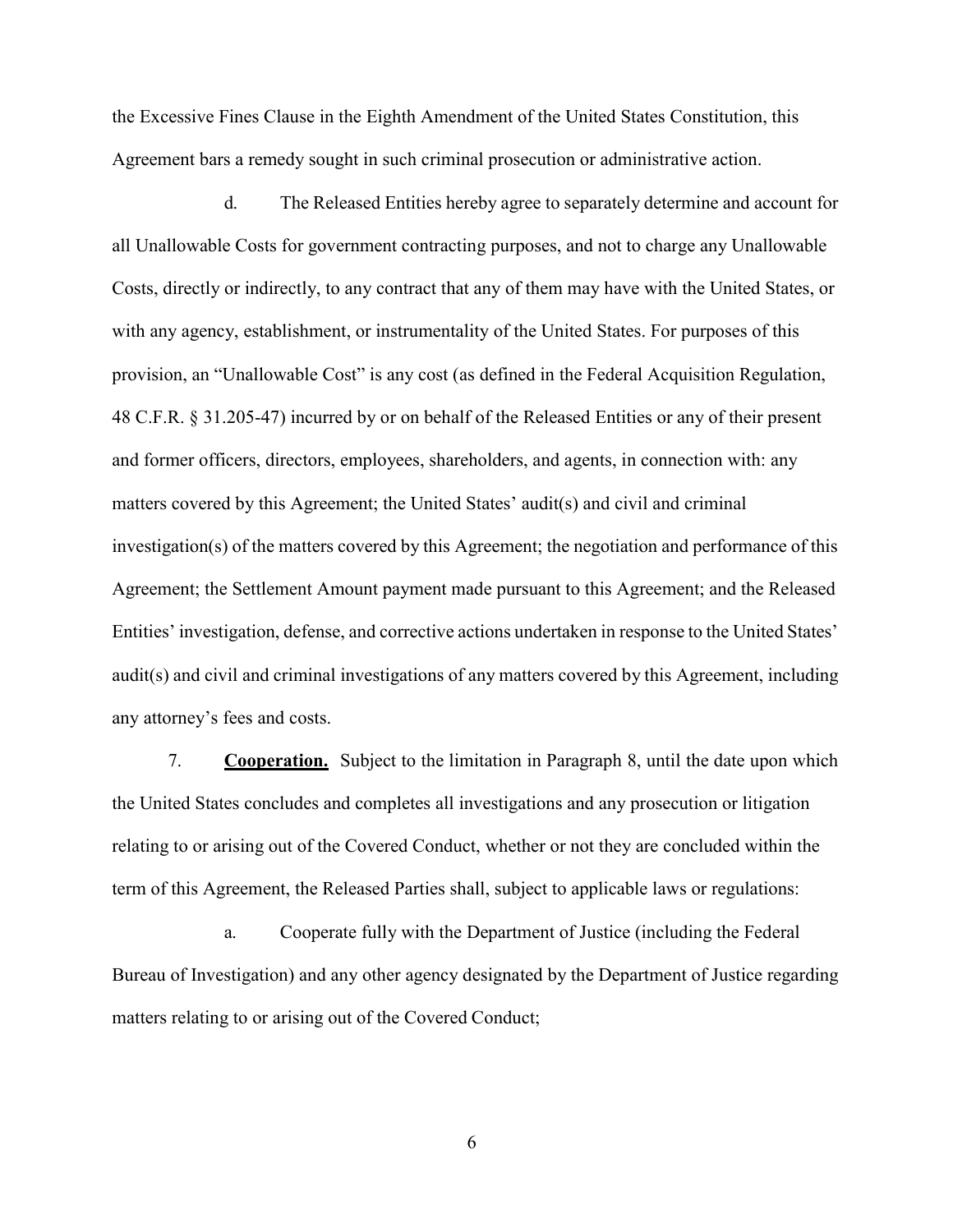b. Assist the Department of Justice in any investigation or prosecution or litigation relating to or arising out of the Covered Conduct by providing logistical and technical support for any meeting, interview, deposition or other sworn testimony, grand jury proceeding, or any trial or other court proceeding;

c. Use their best efforts to secure the attendance and truthful statements or testimony of any current or former officer, director, agent, or employee of the Released Entities at any meeting, interview, deposition or sworn testimony, grand jury proceeding, or at any trial or other court proceeding regarding matters relating to or arising out of the Covered Conduct; and

d. Provide the Department of Justice, upon request, all non-privileged information, documents, records, or other tangible evidence regarding matters relating to or arising out of the Covered Conduct about which the Department of Justice or any designated agency or designated person inquires.

8. The requirements set forth in Paragraph 7 shall not be construed to limit, restrict, or impair in any way, directly or indirectly, RBS's defense of any civil litigation brought by the FDIC or the FHLB against the Released Parties concerning RMBS investor claims relating to or arising out the Covered Conduct, including but not limited in:

- a. *Federal Deposit Ins. Corp. as Receiver for Citizens National Bank and Receiver for Strategic Capital Bank v. Bear Stearns Asset Backed Sec. I LLC, et al.*, No. 12-cv-4000 (S.D.N.Y.);
- b. *Federal Deposit Ins. Corp. as Receiver for Colonial Bank v. First Horizon Asset Sec. Inc., et al.*, No. 12-cv-6166 (S.D.N.Y.);
- c. *Federal Deposit Ins. Corp. as Receiver for Colonial Bank v. Citigroup Mortg. Loan Trust, et al.*, No. 03-cv-2012-901036.00 (Ala. Cir. Ct.);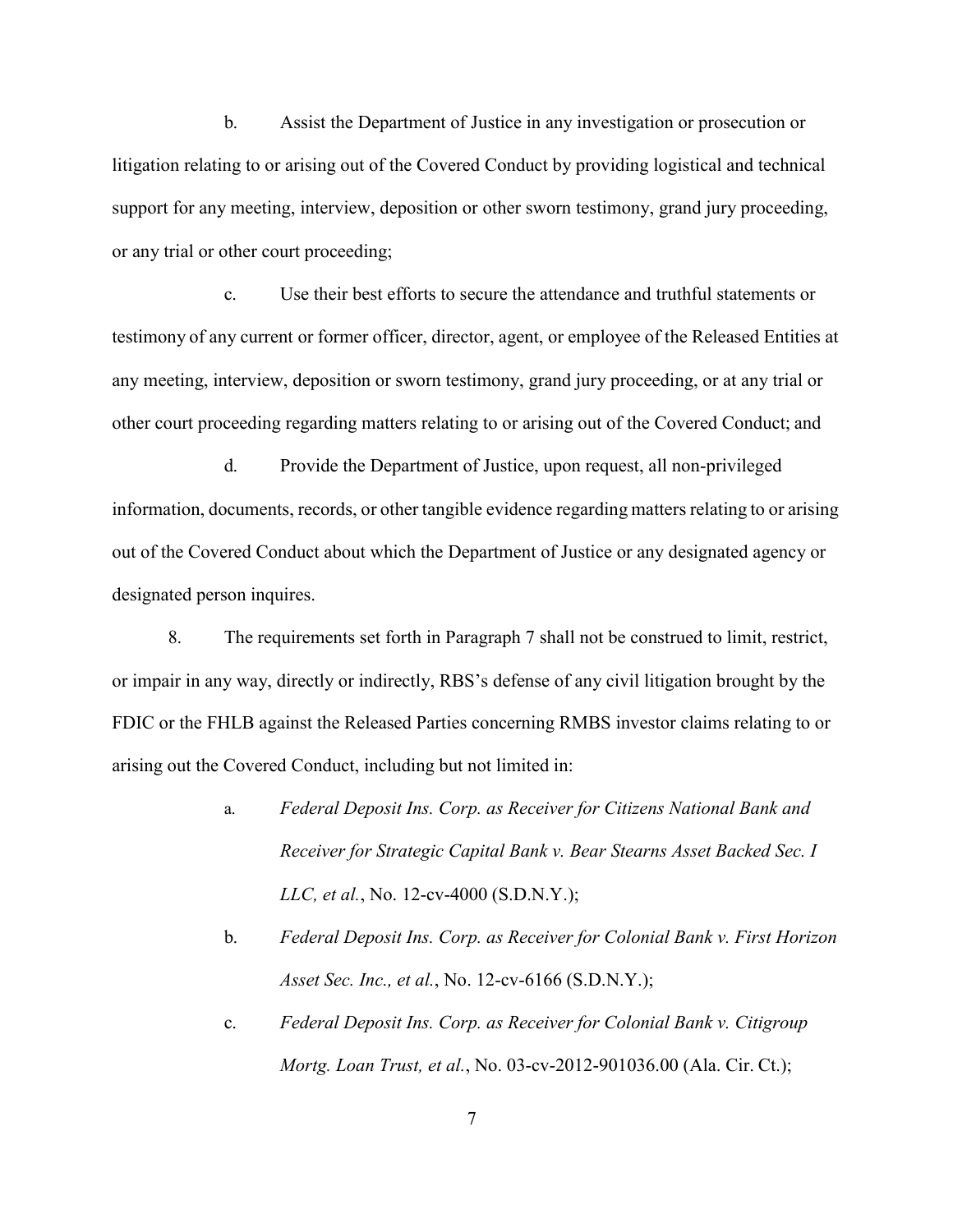- d. *Federal Deposit Ins. Corp. as Receiver for Guaranty Bank v. Merrill Lynch Pierce Fenner & Smith, Inc., et al.*, No. 14-cv-126 (W.D. Tex.);
- e. *Federal Deposit Ins. Corp. as Receiver for United Western Bank v. Banc of America Funding Corp, et al.*, No. 14-cv-418 (D. Colo.);
- f. *Federal Home Loan Bank of Boston v. Ally Financial, Inc, et al.*, Civil Action No. 11-1533-BLS1 (Sup. Ct. Mass.); and
- g. *Federal Home Loan Bank of Seattle v. RBS Securities Inc., et al.*, No. 09-2-46347-6 (Sup. Ct. Wash.).

Nor do the requirements set forth in Paragraph 7 apply to RBS's defense of any third-party discovery requests in any civil litigation brought by the FDIC or FHLB against someone other than the Released Parties concerning RMBS investor claims relating to or arising out of the Covered Conduct.

# **9. Miscellaneous Provisions.**

a. This Agreement is governed by, and shall be construed according to, the laws of the United States.

b. The Parties agree that the exclusive jurisdiction and venue for any dispute relating to this Agreement or its construction is the United States District Court for the District of Massachusetts and further agree to submit to the jurisdiction of that court (including personal jurisdiction) for any dispute relating to this Agreement or its construction or enforcement.

c. This Agreement is intended for the benefit of the Parties only and does not create any third-party rights.

d. The Parties acknowledge that this Agreement is made without any trial or adjudication or judicial finding of any issue of fact or law, and is not a final order of any court or governmental authority.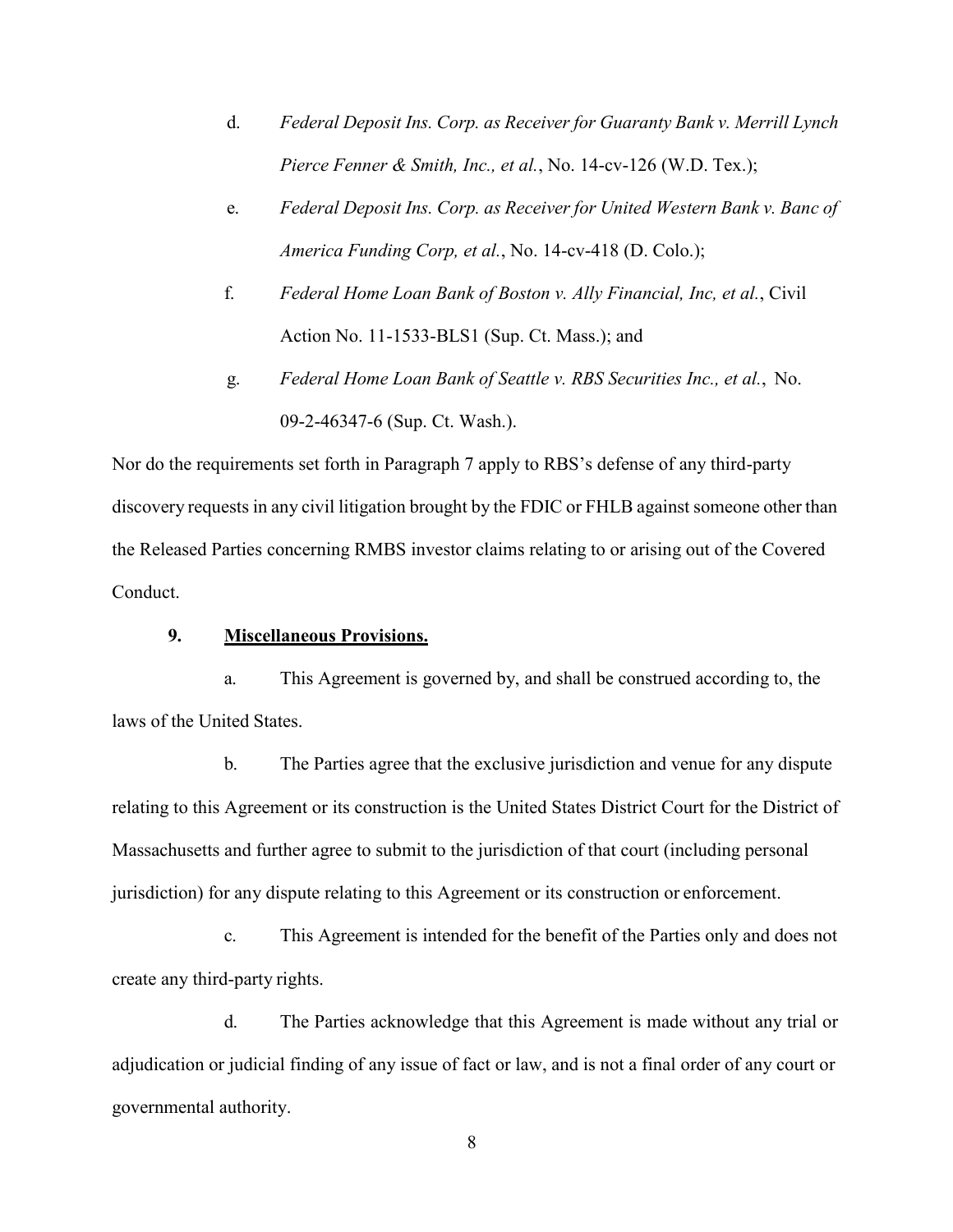e. The Parties shall bear their own legal and other costs, fees, and expenses incurred in connection with this matter, including those incurred in the preparation and performance of this Agreement.

f. The undersigned represent and warrant that they are fully authorized to execute this Agreement on behalf of the persons and entities indicated below. Each Party and signatory to this Agreement represents that it/he/she freely and voluntarily enters into this Agreement without any degree of duress or compulsion.

g. This Agreement, other than Annex 1 and Annex 2, shall be deemed to have been drafted by all Parties and shall not, therefore, be construed against any Party for that reason in any dispute.

h. This Agreement constitutes the complete and entire agreement between the Parties and may not be amended except by written consent of all of the Parties.

i. This Agreement may be executed in counterparts, each of which constitutes an original and all of which constitute one and the same Agreement. Facsimiles of signatures shall constitute acceptable, binding signatures for purposes of this Agreement.

j. This Agreement is binding on RBS's successors, transferees, heirs, and assigns.

10. **Disclosure.** All Parties agree that this Agreement may be made public in its entirety, and expressly consent to such release and disclosure.

11. **Effective Date.** This Agreement shall take effect on the date of signature of the last signatory to the Agreement.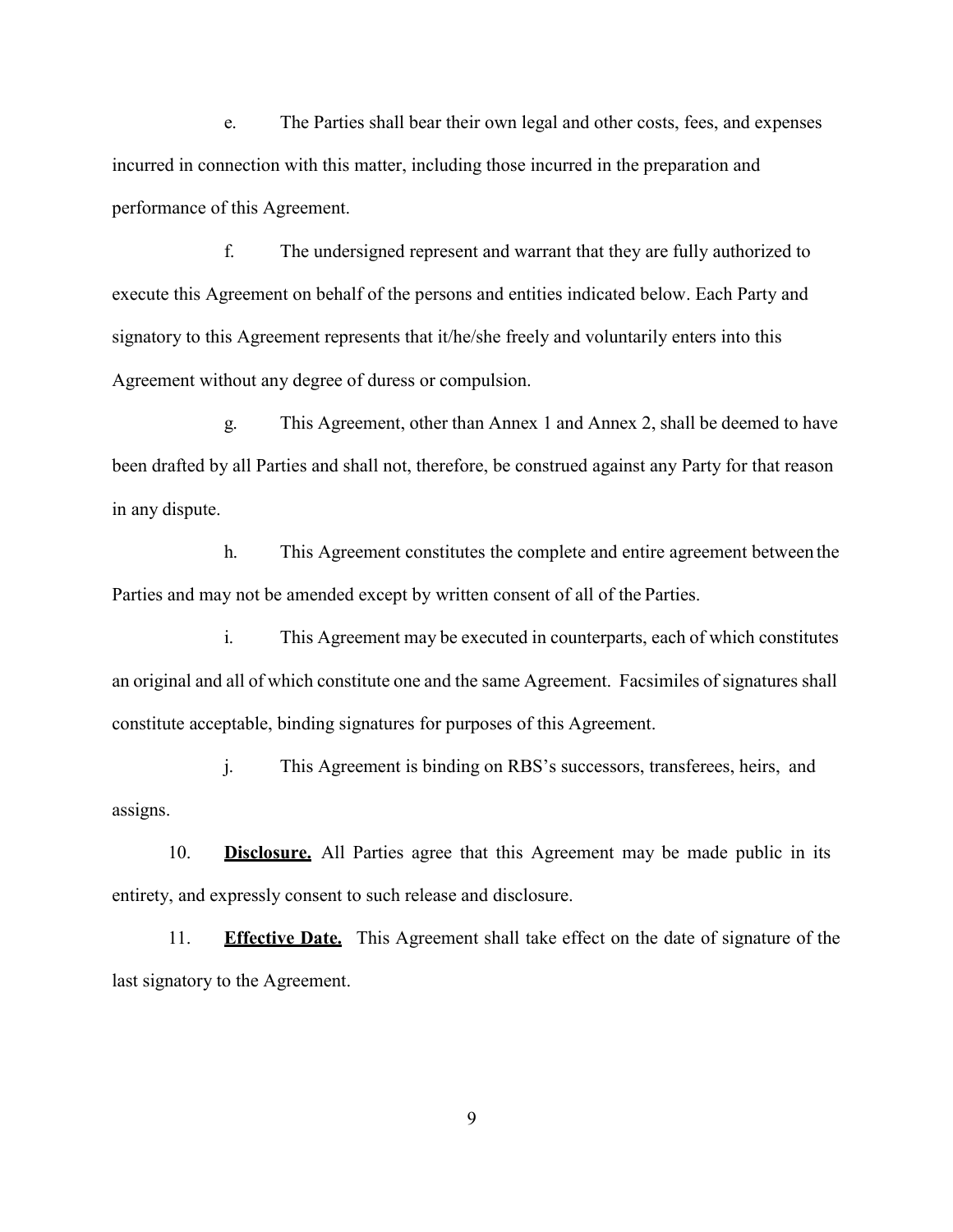For the United States of America:

Acting Assistant Attorney General<br>Civil Division United States Department of Justice<br>
950 Pennsylvania Avenue, NW<br>
Boston, Massachusetts 950 Pennsylvania Avenue, NW Washington. DC 20530

Dated:  $8/13/8$ 

Old b. Menla<br>CHAD A. READLER ANDREW E. Lelling

District of Massachusetts<br>1 Courthouse Way

Dated: *August 14, 2018*